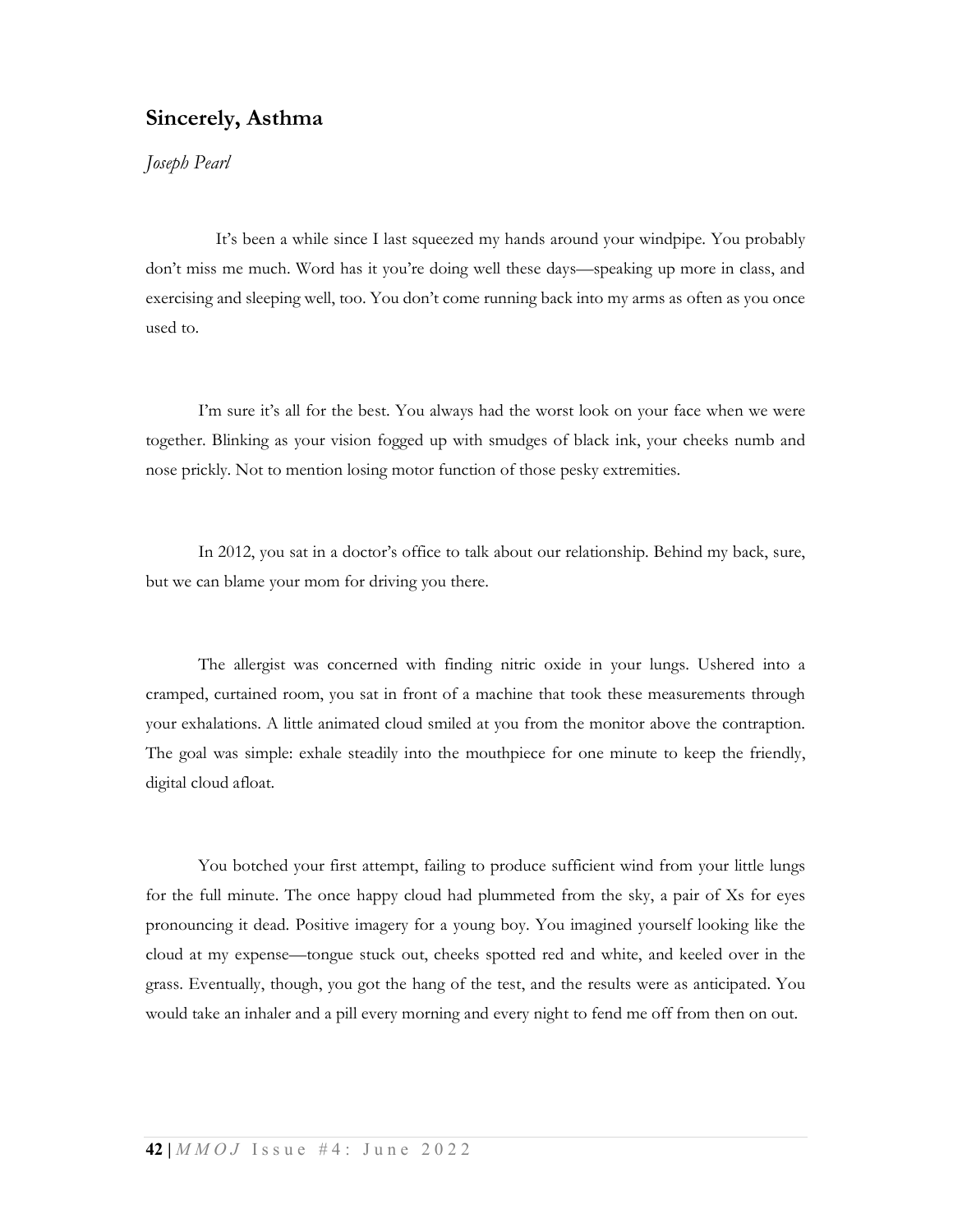Remember when that same doctor called you eight years later? The pandemic had been in full swing for months by then, you weren't a mess by July of 2020 standards. The nature of the call was to check in on your mental health in recent news of the FDA announcing concerns for serious psychiatric side effects in the medications he had prescribed. You smiled, reporting no issues at all, having not gotten out of bed in three days and not having eaten anything but saltines in six. After all, only about half of them applied to you—that's good enough plausible deniability by your book. At least you were capable of retrospect, acknowledging that you were lying to him about the presence of his concerns for the better part of the past eight years. No use jumping ship now, though. The medication worked its magic (when you took it) and your brain was probably fried by years of this pill, anyways.

I wished I hadn't put you in this predicament. After all, you turned to long distance running as a sanctuary, a safe place for your mind and body to roam free. Sure, you were lonely, but at least the loneliness you found in the morning haze of trails and pavement was finally yours. But there I was, looming over your shoulder with every loping stride.

Looking back on it, you probably owe me a little bit of thanks. I gave you something to outrun, and you turned out pretty damn quick. Least I could do, don't mention it.

Your first therapist figured I might not be working alone. She mentioned something called Vocal Cord Dysfunction. When I make breathing tough for you, your brain sounds the alarms and retracts the vocal cords. The tighter they get, the harder it becomes to breathe; the harder it becomes to breathe, the higher you ascend the ladder of panic. It's common among asthmatic, ruthlessly worrisome kids like yourself. Nothing conducive to a fruitful collegiate career in long distance running, she insinuated. Nonetheless, another reason to fixate on keeping me as far away from you as possible.

I try to stay away too, you know. Like most over-sentimentalized breakups, we left things at "I'll always be here if you need anything." I figured you'd take that as decent closure. But our relationship is only as terminated as your medication regimen is perfect—this door will never be as closed, locked, and sealed shut as either of us would like.